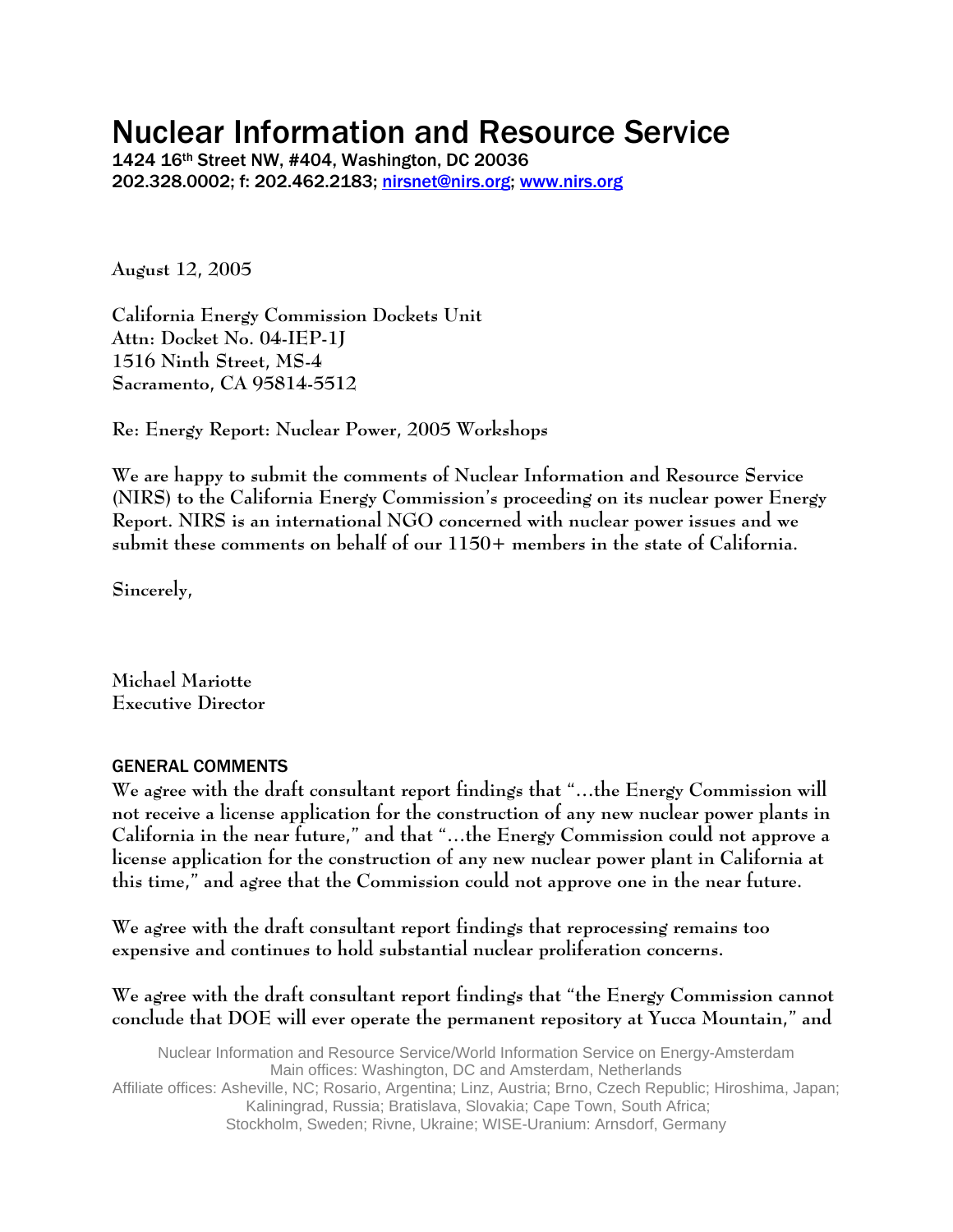**that "California needs a comprehensive assessment of the implications of indefinitely relying on at-reactor interim fuel storage facilities."** 

**We believe that the State should actively support the efforts of the California Attorney General, Mothers for Peace and others in their challenge to the security concerns over dry cask storage at Diablo Canyon.** 

**We do not agree that California "should evaluate the viability of this option [a centralized interim storage facility] and assess whether California should anticipate that this interim facility will become operational." Rather, we believe California should explicitly reject this as an option for California utilities. Such a facility would not meet California law prohibiting new nuclear construction until there exists demonstrated means of disposing of high-level radioactive waste. A temporary storage facility is a far cry from disposal. Moreover, the only facility being considered is highly controversial: the proposed Private Fuel Storage facility on Skull Valley Goshute land in Utah has been embroiled in disputed tribal politics and potentially improper Bureau of Indian Affairs approval. Further, it has been vigorously opposed by the State of Utah and residents throughout the state. Utility costs to use this facility would likely not come from the Nuclear Waste Fund, meaning that California residents would be paying twice for radioactive waste storage: once to the Nuclear Waste Fund and again to Private Fuel Storage.** 

## SPECIFIC COMMENTS

### Chapter 3: Costs and Benefits of California's Commercial Nuclear Power Reactors

**We find that this chapter is inadequate in two major respects: 1) it does not adequately, but should, discuss the implications of possible applications by PGE and SCE for license extensions for Diablo Canyon and San Onofre; 2) its discussion of carbon and other emissions from nuclear power reactors is inadequate, incomplete and incorrect.** 

**1. The final CEC report should include an examination of the implications of possible license extension for Diablo Canyon and San Onofre.** 

**We make this recommendation because California should begin planning now for the retirements of both Diablo Canyon and San Onofre. Moreover, we believe that California should make clear to both PGE and SCE that the state will oppose any license extension for these facilities.** 

Nuclear Information and Resource Service/World Information Service on Energy-Amsterdam Main offices: Washington, DC and Amsterdam, Netherlands Affiliate offices: Asheville, NC; Rosario, Argentina; Linz, Austria; Brno, Czech Republic; Hiroshima, Japan; Kaliningrad, Russia; Bratislava, Slovakia; Cape Town, South Africa; Stockholm, Sweden; Rivne, Ukraine; WISE-Uranium: Arnsdorf, Germany **Although possible license extension applications for these facilities are some years away, planning now for replacement power when these facilities retire is prudent. This is even**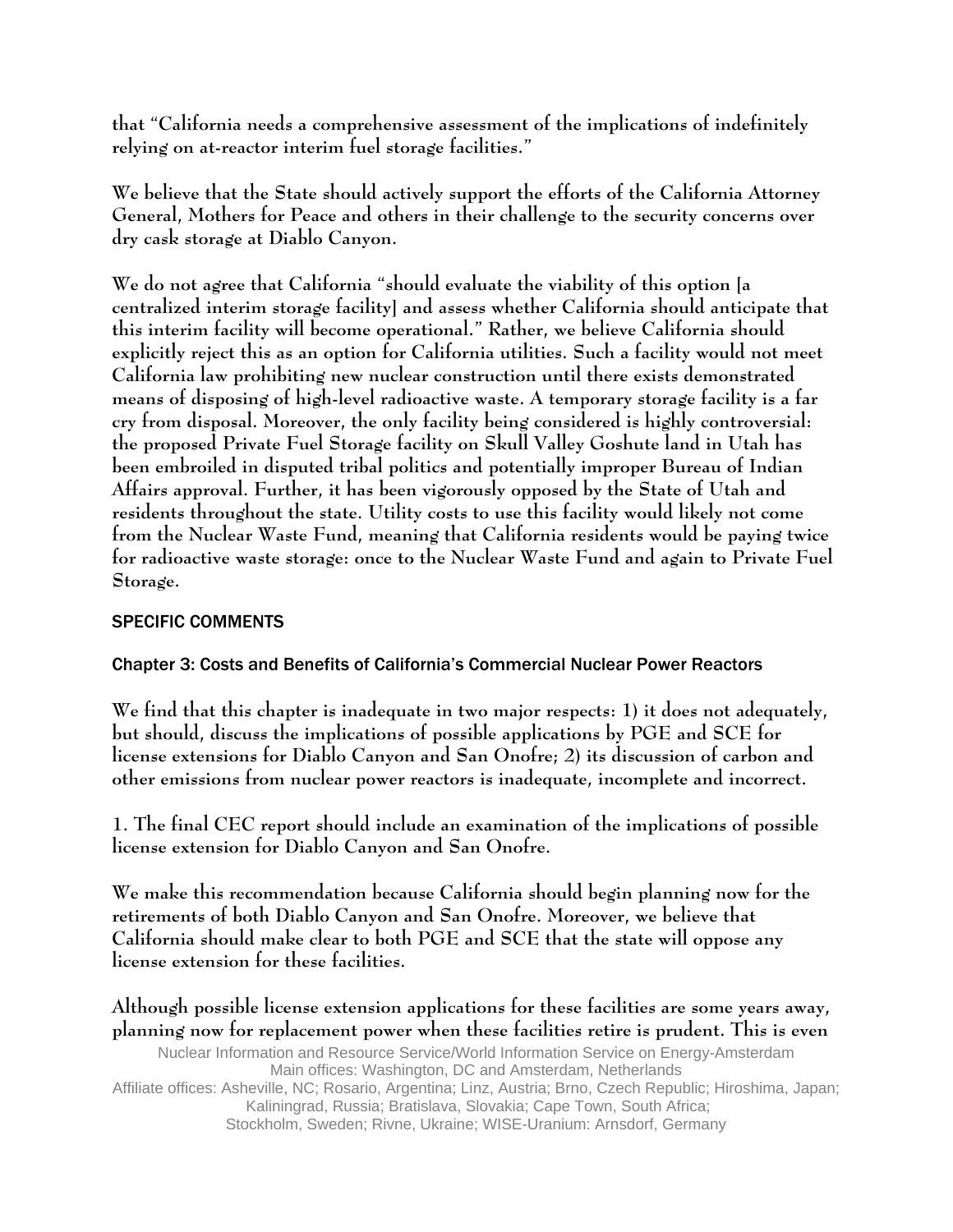**more true given that it is entirely possible that one or both of these facilities will be forced to retire early, due to accident, either at one of these facilities or elsewhere in the world; unanticipated but highly possible capital costs due to deterioration of equipment and/or regulatory action; failure of steam generator replacement—a particular concern at San Onofre given the difficulties in accomplishing this task there, or other reason. No U.S. reactor has ever operated 40 years. The longest-lived was the tiny Big Rock Point unit, which lasted 32 years. While newer reactors may be able to operate for a 40-year period, there is no real-world experience that indicates this would be true, and plans should be made with real-world experience in mind.** 

**Further, there is no experience anywhere in the world that suggests reactors will be able to operate more than 40 years. It is undeniable that the Nuclear Regulatory Commission has given license extensions of several facilities to operate for 20 years beyond their original 40-year licenses and both the NRC and the nuclear industry hope these reactors will be able to operate more than 40 years. However, none of these extensions have yet come into force, and component aging, capital costs, accident, and any number of other factors may—and given the history of the atomic age so far, are likely to—prevent the operation of reactors for much beyond 40 years, if that long.** 

**For example, with both San Onofre and Diablo Canyon being less than 25 years old and already having to replace their supposedly 40-year steam generators at huge costs, it is rational to assume such replacement would be needed again early in a license renewal period. Other large components may also need replacing. Embrittlement of reactor pressure vessels when exposed to another 20-25 years of high heat and radiation levels is a serious concern.** 

**Further, given the continued lack of progress in the nation's radioactive waste program, both Diablo Canyon and San Onofre are likely to face radioactive waste storage issues much more complex and critical than the difficulties they already both now face, if they seek license renewal.** 

**While predicting the lifetime of a reactor and need for major repairs and capital costs is, of course, speculative, it is certainly even more speculative not to predict a shorter-thanexpected lifetime and additional repairs and costs, given the history of these facilities. We believe the California Energy Commission should examine the relicensing issue, and we believe if it does so, it will come to the conclusion that relicensing should be disallowed. We believe it is prudent for the California Energy Commission to begin now to plan for the retirement of San Onofre and Diablo Canyon.**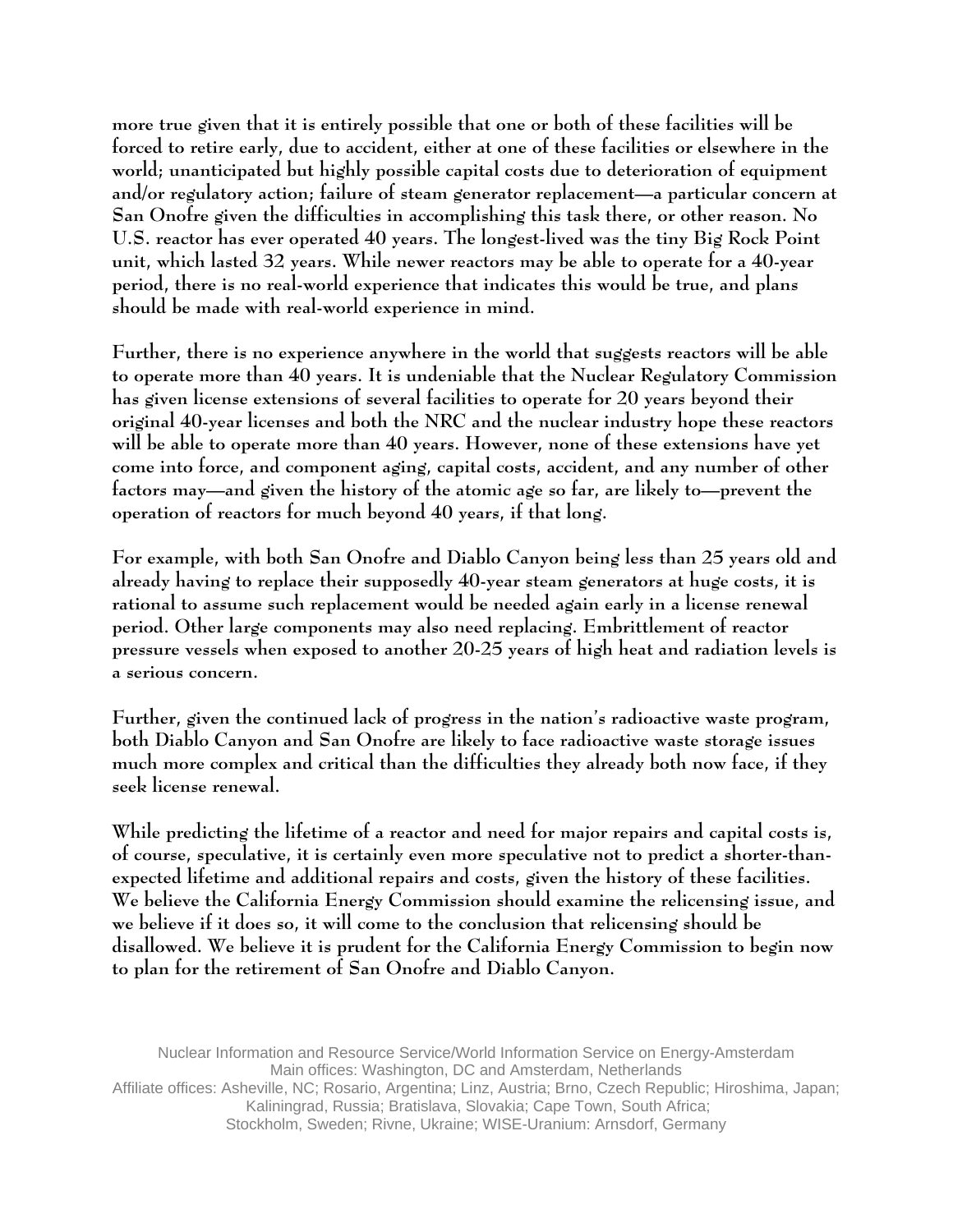**Finally, we take exception with this chapter's emphasis on the "indirect benefit of reduced demand for natural gas" as a benefit of continued operation of the state's nuclear facilities, as if natural gas were the only source of electricity available to the state. In fact, continued energy efficiency improvements, distributed generation systems, and renewable power readily available in California could meet much, if not all, of the capacity currently provided by Diablo Canyon and San Onofre. Thus, the indirect benefit of reduced natural gas demand could be 0. In addition, use of such technologies could result even in a net reduction of carbon emissions (see below).** 

**2. The report's discussion of carbon and other emissions from nuclear power reactors is inadequate, incomplete and incorrect.** 

**California is a national leader in its recognition of the threat posed by global warming and its efforts to address the causes of climate change. We applaud the state's awareness in this area and encourage the state to continue and expand its programs to reduce carbon emissions.** 

**Thus, it is surprising that the section of the report on emissions from nuclear power plants is quite poor—not nearly of the same quality as most of the rest of the report.** 

**The report correctly notes that while the operation of reactors themselves is virtually carbon emissions-free, the nuclear fuel chain necessary to support the reactors is not. However, rather than seek independent data, the report uses an analysis from the nuclear industry's Nuclear Energy Institute to quantify the amount of emissions released by nuclear power compared to other technologies. The result is Figure 8 (page 30), which shows that lifecycle nuclear power emissions are similar to clean technologies such as wind and hydro.** 

**Non-industry studies find a greater difference. For example, Germany's Oko Institute found that wind power emits about 20 grams of CO2 per kilowatt/hour generated, while nuclear power emits about 35 grams per kwh (***Comparing Greenhouse Emissions and Abatement Costs of Nuclear and Alternative Energy Options from a Life-Cycle Perspective***, 1997) or about 75% larger emissions from nuclear power. Other studies, cited in the NIRS publication** *Nuclear Power: No Solution for Climate Change* **(February 2005) (enclosed as addendum to our comments) have found the difference between nuclear power and clean alternatives to be even higher. Closing San Onofre and Diablo Canyon now would actually result in a reduction of carbon emissions—not an increase.** 

Nuclear Information and Resource Service/World Information Service on Energy-Amsterdam Main offices: Washington, DC and Amsterdam, Netherlands Affiliate offices: Asheville, NC; Rosario, Argentina; Linz, Austria; Brno, Czech Republic; Hiroshima, Japan;

> Kaliningrad, Russia; Bratislava, Slovakia; Cape Town, South Africa; Stockholm, Sweden; Rivne, Ukraine; WISE-Uranium: Arnsdorf, Germany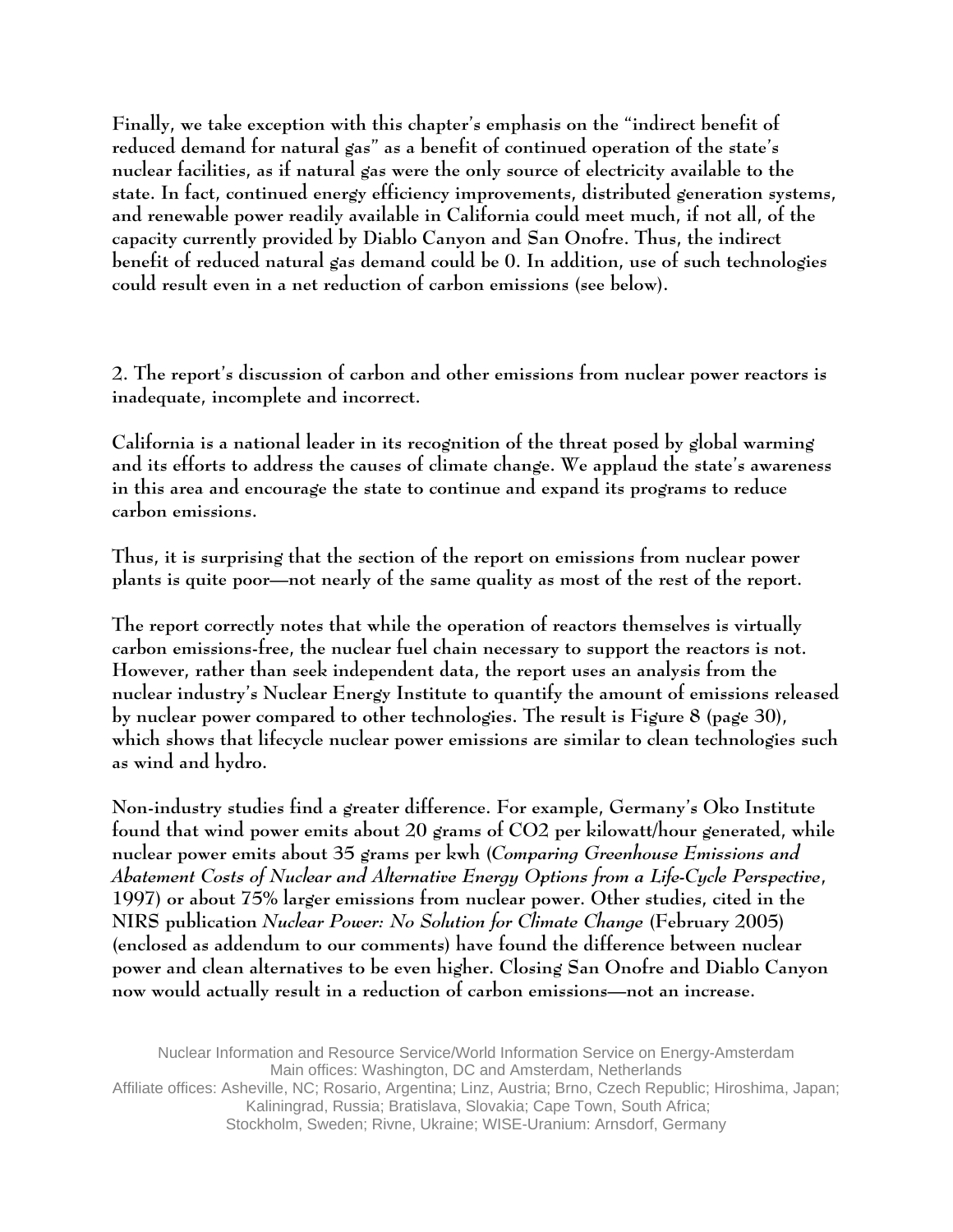**The emissions caused by the nuclear fuel cycle will increase, rather than decrease. This is because the reserves of rich uranium ore are dwindling. As the richness of the available ore decreases, extraction and processing of the uranium becomes more resourceintensive, leading to higher carbon emissions.** 

**This is less significant for the immediate future in California, but highly significant for nuclear power's overall role as a means of addressing climate change. The National Commission on Energy Policy, the recent MIT report and the International Atomic Energy Agency all agree that for nuclear power to provide any significant role in mitigating greenhouse emissions would require a construction program of unprecedented magnitude. In the U.S. alone, we would need to double or triple the number of operating reactors—or build another 200 to 300 reactors in addition to the 103 now operating. Worldwide, 1,000 to 1,500 new reactors would be needed (there currently are 440 worldwide) to provide even a 20% reduction in emissions.** 

**Such a program would pose numerous issues; perhaps most importantly, even at current nuclear industry cost estimates, the cost would be in the trillions of dollars worldwide and hundreds of billions in the U.S. alone. California is well-aware of the nature of cost overruns in the construction of nuclear reactors. A simple—and generally accurate formula is to take the industry's cost projections and double them (in California's experience, doubling wouldn't be nearly enough). Use of resources at this level would effectively preclude spending on wind, energy efficiency, solar, distributed generation, green hydrogen, transmission improvements and all of the other technologies that produce even fewer emissions at lower cost.** 

**According to the Oko Institute study cited above, wind power, combined cycle gas turbine cogeneration, and energy efficiency can all provide greenhouse gas emissions reductions at a negative abatement cost, while nuclear power ranges from about \$20-40 per ton of carbon abated. Other studies place annual costs for 1,000 kilograms of carbon emissions avoided at \$68.9 for wind and \$132.5 for nuclear power.** 

**Wind, energy efficiency and other clean energy sources also avoid all of the other problems with nuclear power:** 

**\*Nuclear power does not work well in warming climates. The summer of 2004's heat wave across Europe not only killed thousands of people, but because of dwindling river levels caused many reactors to reduce power levels and even shut down entirely. Reactors require vast quantities of water to keep the core cool; changes in water levels, and even water temperatures, can greatly affect reactor operations. Reactors in the U.S. have similarly been forced to close during heat waves.**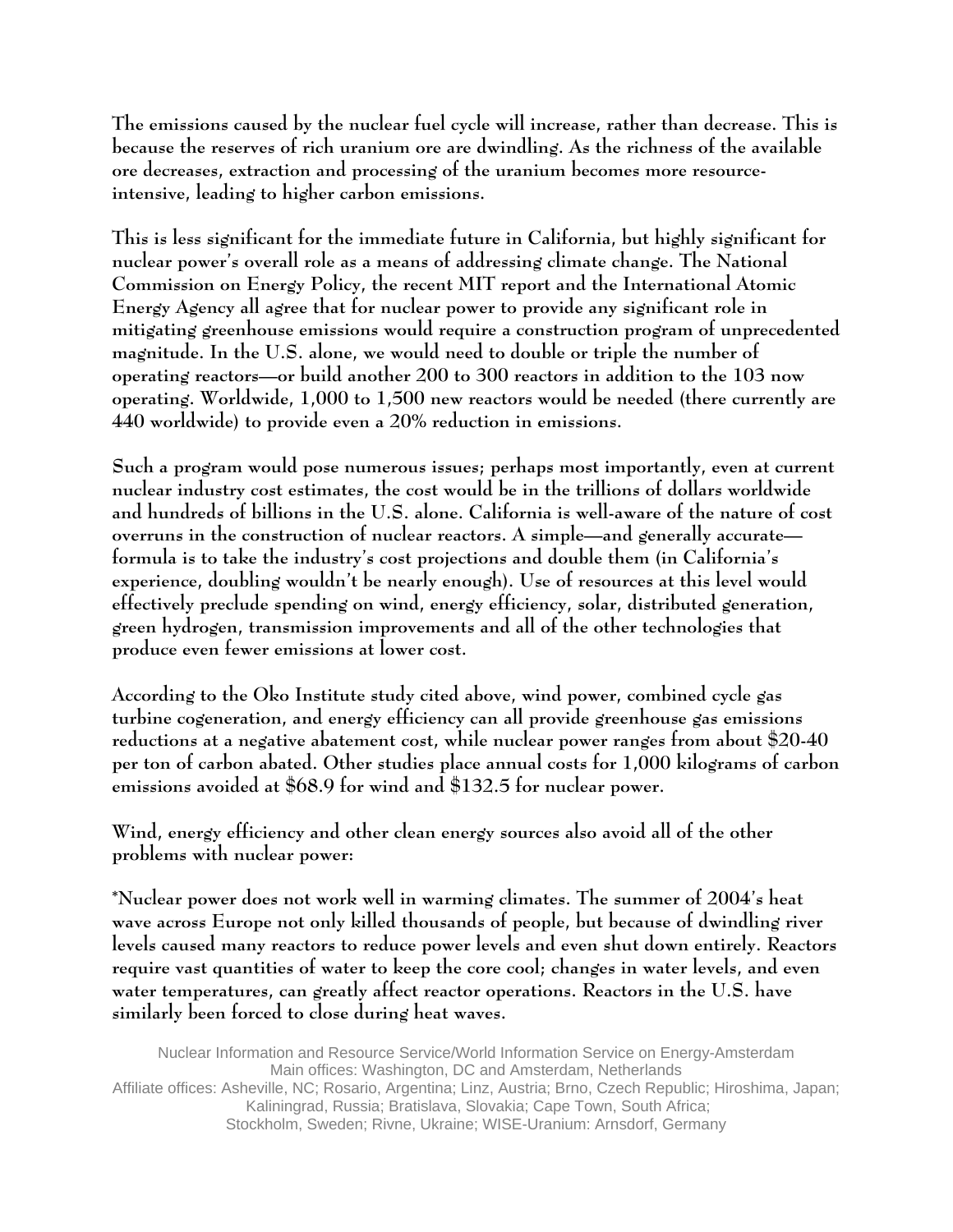**\* Operation of 1500 new reactors would cause known uranium reserves to run out in just a couple of decades—making nuclear power a temporary solution at best or making reprocessing a necessity, even with its proliferation and environmental concerns.** 

**\*Operation of 1,500 or more new reactors would create the need for a new Yucca Mountain-sized radioactive waste dump somewhere in the world every 3-4 years. No nation has yet implemented a permanent high-level radioactive waste facility. The odds of identifying so many new scientifically-defensible and publicly-acceptable waste dumps are slim.** 

**\*Odds of a major nuclear accident are on the order of 1 in 10,000 reactor-years. Operation of some 2,000 reactors (1500 new plus 440 existing) could result in a Chernobyl-scale nuclear accident as frequently as every five or six years—a price the world is not likely to be willing to pay.** 

**\*Operation of 1,500 or more new reactors would require a couple of dozen or more new uranium enrichment plants, and would result in the production of thousands of tons of plutonium (each reactor produces about 500 pounds of plutonium per year), posing untenable nuclear proliferation threats.** 

**\*Nuclear power, which can only produce electricity, cannot, of course, even begin to address emissions from automobiles and other components of the transportation sector.** 

**The choice is clear: we can address climate change** *or* **we can pursue nuclear power. We cannot do both.** 

**For all of these reasons, the report fails in its discussion of nuclear power's role in addressing the climate crisis. We recommend that the California Energy Commission follow the lead of the Kyoto Protocol at its COP 6 and 7 meetings, and explicitly reject nuclear power as a means of addressing greenhouse emissions.** 

**Moreover, the report fails to note that while the reactors themselves do not release any substantial amounts of carbon, they—and the nuclear fuel chain—do release radiation on a routine basis. While radioactive emissions may not cause global warming, they are harmful to all life. As the BEIR VII (Biological Effects of Ionizing Radiation) Committee of the National Academy of Sciences affirmed in June 2005, there are no safe levels of radiation exposure—every radiation exposure, including unavoidable background radiation—contains risk, and every additional exposure increases risk.**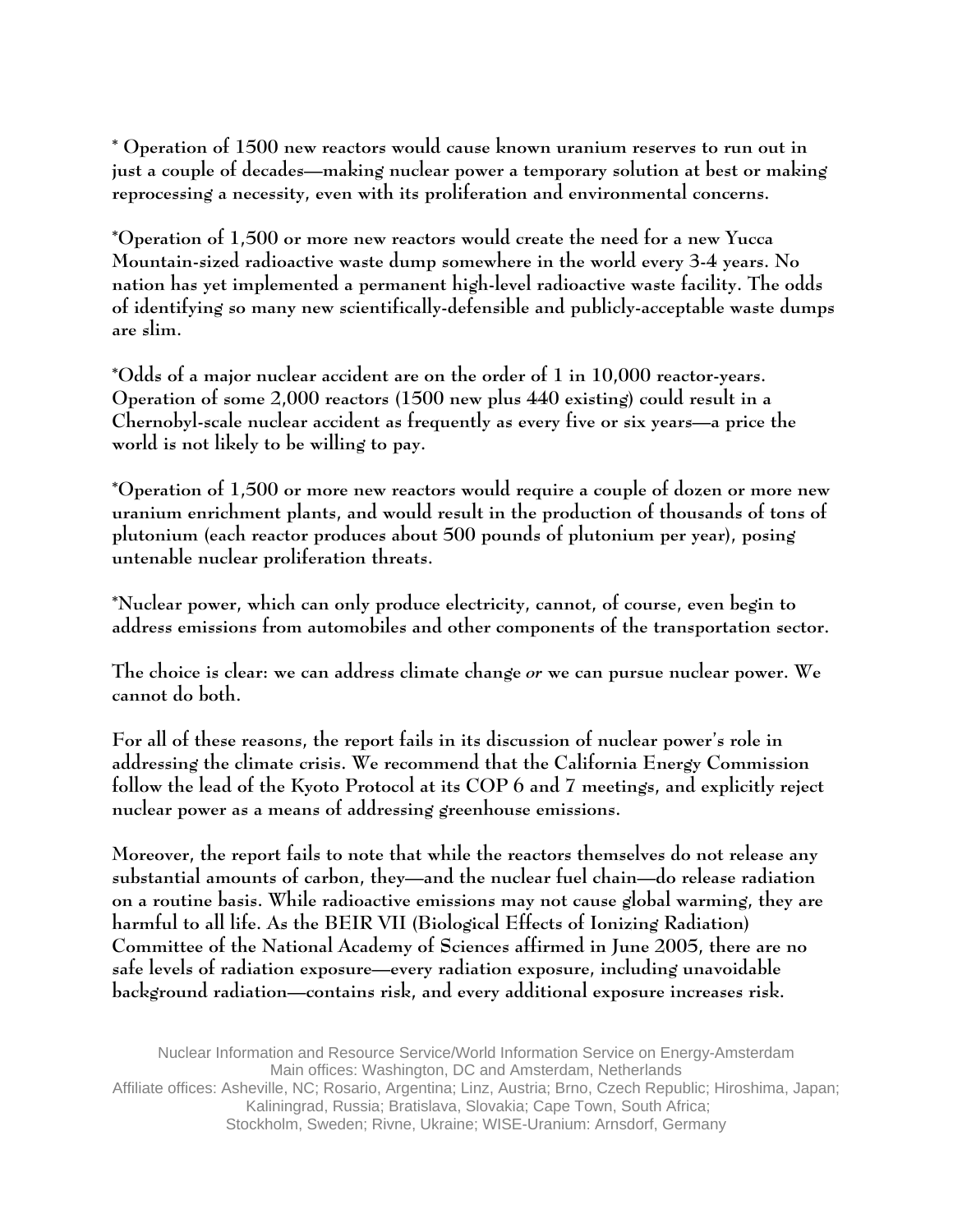**While the Nuclear Regulatory Commission and nuclear industry claim these releases are "as low as reasonably achievable," there is, of course, disagreement about what is "reasonable." Releases of some radioactive elements, such as tritium and some noble gases like krypton and xenon, are not and often cannot even be monitored. Noble gases are sometimes viewed as harmless by the industry; in fact, some break down into other isotopes. Xenon-135, for example, breaks down into Cesium-135, which has a 2.3 million year half-life. Releases of other radioisotopes may be low, but they are not riskfree.** 

**Given the BEIR VII committee's findings, it is clear that no radiation releases are "reasonable" and all radiation releases to the environment should be avoided. The best way to do this in California is to begin planning for the retirement of Diablo Canyon and San Onofre, and to seek that retirement at the earliest date possible.** 

#### California Reactors and "Low-Level" Radioactive Waste

**The California Energy Commission should realize that nuclear power generates so-called "low-level" radioactive wastes, which include long-lasting and biologically active radioactive elements—the very same elements as in high level radioactive waste.** 

**After 2008, there will be nowhere for the hottest of this waste to go, assuming the Barnwell, South Carolina site closes to California as is scheduled. California averted opening a dump in this state, successfully preventing irreversible contamination of the Colorado River and avoiding potentially enormous liability, as has been incurred at the four closed "low-level" nuclear waste dumps in the country.** 

**Your own controller's office pointed out that opening such a nuclear waste dump is a threat to taxpayers. Congratulations on preventing those unnecessary costs.** 

**By curtailing nuclear power in the state, California would stop the generation of most dangerous and long-lasting nuclear waste and prevent the need for a new nuclear dump.** 

**The nuclear power industry is also working hard to get some of its radioactive waste deregulated so it can go to regular garbage dumps and even be recycled into everyday household items. California's Department of Health Services attempted to make this legal a few years ago but was stopped by vigilant citizens in court. Unfortunately, the Department could still move to legalize this activity in the state. Stopping the creation of the waste by phasing out the major nuclear waste generators--the nuclear power reactors- -would certainly help reduce the motivation to reactivate such environmentally hostile, anti-protection regulations.**